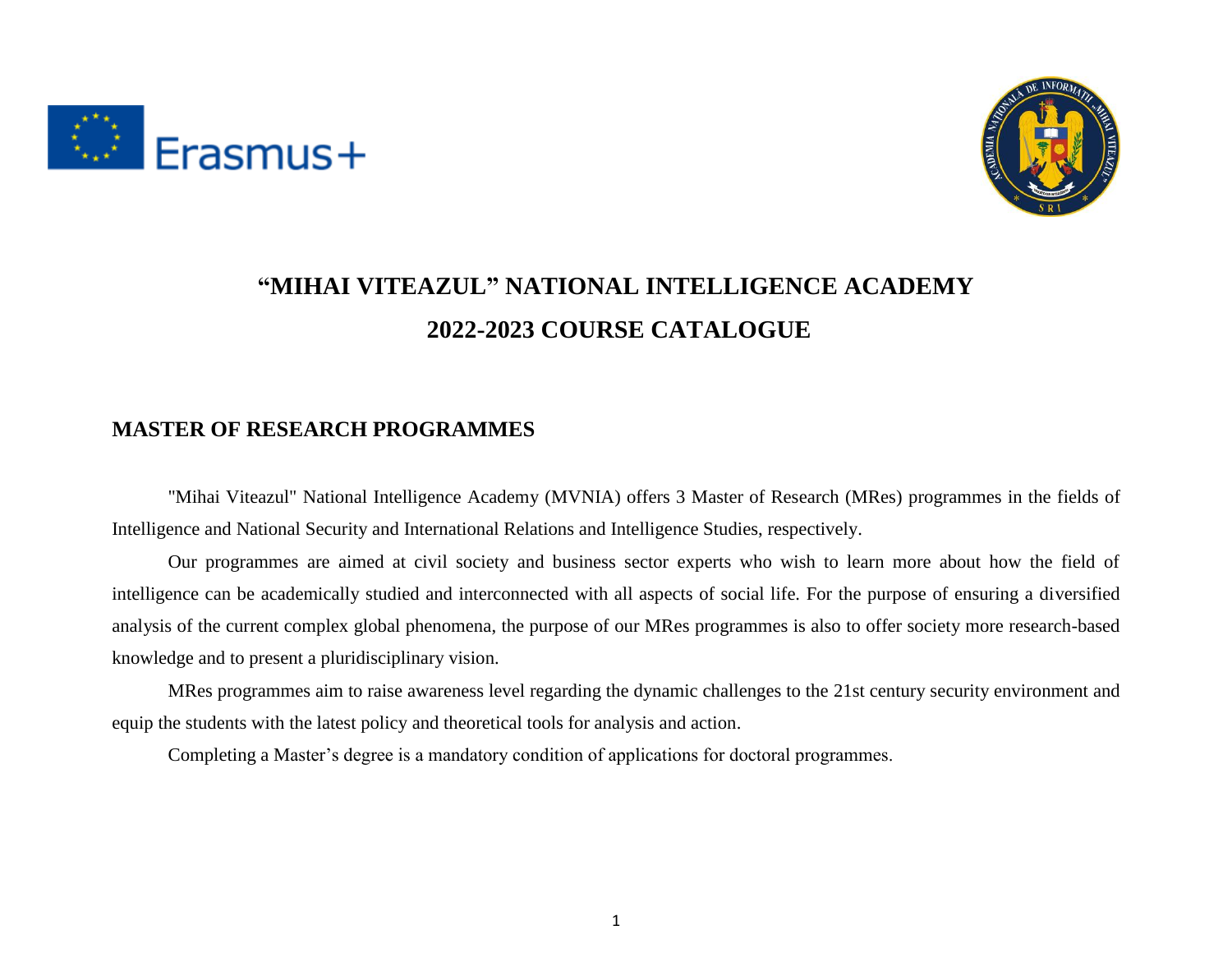#### **a. MANAGEMENT OF NATIONAL SECURITY INTELLIGENCE**

The Management of National Security Intelligence MRes programme is aimed at:

- providing a basic understanding of the Romanian national security architecture, the legislation, and the roles played by the main institutions in our country in protecting Romania and its interests;
- further exploration of specific national and international security topics, teaching the concepts and practices that lie at the basis of the intelligence management activity of foreign intelligence agencies;
- developing advanced research and analytical skills as well as an understanding of the wide-ranging nature of security studies
- providing support in writing research papers on various topics related to defense, national security, and intelligence management.

| <b>Title</b>                             | Year of<br>study | <b>Semester</b> | No. of<br>hours | No. of<br>credits | Language | Obs.     |
|------------------------------------------|------------------|-----------------|-----------------|-------------------|----------|----------|
| <b>Regional Security Studies</b>         |                  |                 | 42              | 6                 | Romanian |          |
| (Studii regionale de securitate)         |                  |                 |                 |                   |          |          |
| <b>International Relations</b>           |                  |                 | 42              | 6                 | Romanian |          |
| (Relații internaționale)                 |                  |                 |                 |                   |          |          |
| <b>Security Policies and Strategies</b>  | L                |                 | 42              | 6                 | Romanian |          |
| (Politici și strategii de securitate)    |                  |                 |                 |                   |          |          |
| The Methodology of Scientific Research   |                  |                 | 42              | 6                 | Romanian |          |
| (Metodologia cercetării științifice)     |                  |                 |                 |                   |          |          |
| Diplomacy and National Security          |                  |                 | 42              | 6                 | Romanian | optional |
| (Diplomație și securitate națională)     |                  |                 |                 |                   |          |          |
| <b>Operations of Strategic Influence</b> |                  |                 | 42              | 6                 | Romanian | optional |
| (Operațiuni de influență strategică)     |                  |                 |                 |                   |          |          |
|                                          |                  |                 |                 |                   |          |          |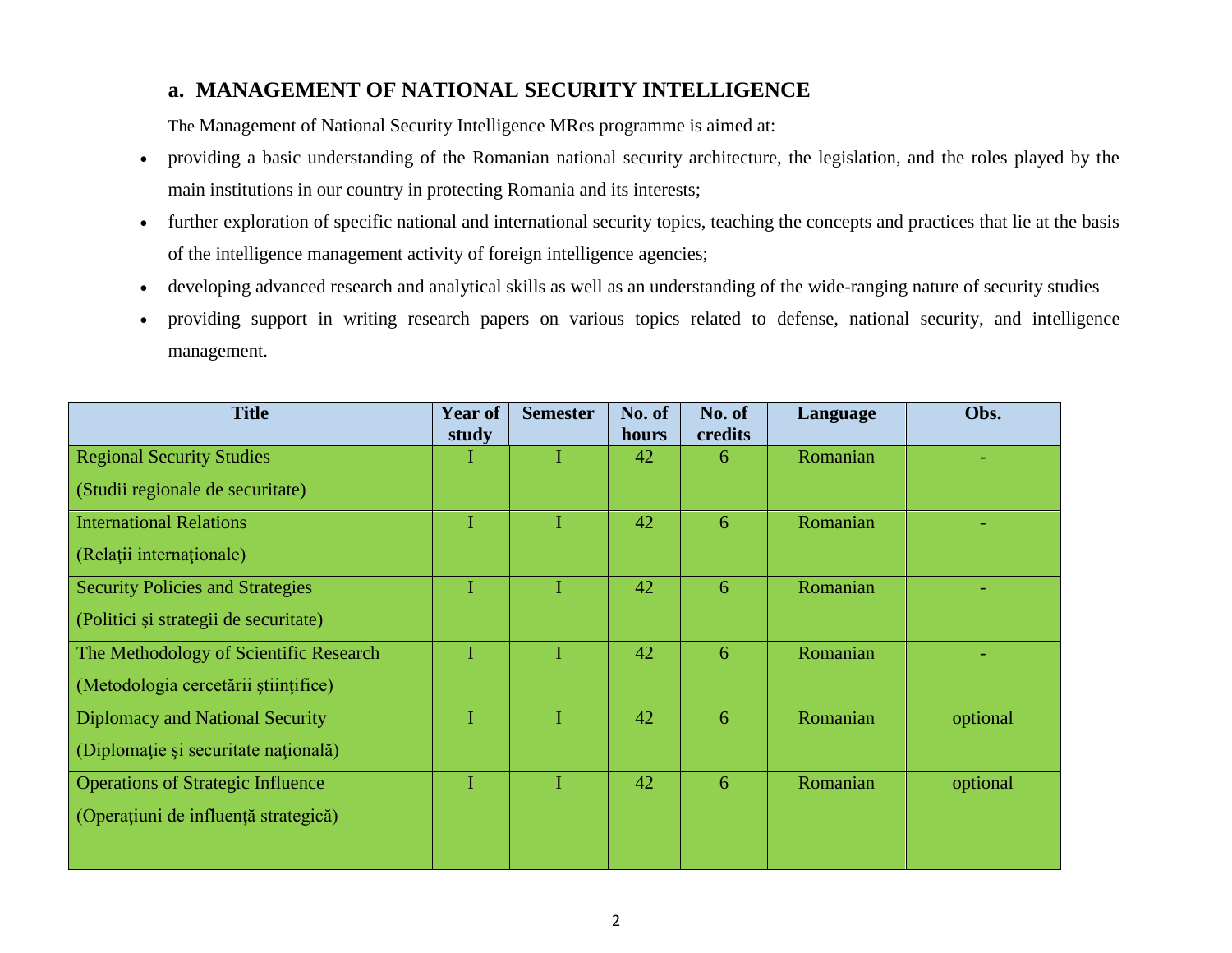| Governance and Security in the EU                              | $\mathbf I$  | $\Pi$          | 42 | 6              | Romanian |             |
|----------------------------------------------------------------|--------------|----------------|----|----------------|----------|-------------|
| (Guvernanta și securitate în UE)                               |              |                |    |                |          |             |
| <b>Intelligence and Decision-Making</b>                        | $\bf{I}$     | $\mathbf{I}$   | 42 | 6              | Romanian |             |
| (Intelligence și decizie)                                      |              |                |    |                |          |             |
| <b>Ethics and Academic Integrity</b>                           | $\bf{I}$     | $\mathbf{I}$   | 28 | $\overline{3}$ | Romanian |             |
| (Etică și integritate academică)                               |              |                |    |                |          |             |
| Intelligence<br>Management.<br>Laws<br>and                     | I            | $\mathbf{I}$   | 42 | 6              | Romanian | facultative |
| <b>Regulations</b>                                             |              |                |    |                |          |             |
| (Managementul informatiilor. Legislatie și                     |              |                |    |                |          |             |
| reglementare)                                                  |              |                |    |                |          |             |
| Geopolitics                                                    | $\bf{I}$     | $\mathbf{I}$   | 42 | 5 <sup>5</sup> | Romanian |             |
| (Geopolitică)                                                  |              |                |    |                |          |             |
| <b>Mass-Media and National Security</b>                        | $\mathbf I$  | $\mathbf{I}$   | 42 | 5 <sup>5</sup> | Romanian | optional    |
| (Mass-media și securitatea nationala)                          |              |                |    |                |          |             |
| Communication<br>Social<br>Influencing<br>and                  | $\mathbf I$  | $\mathbf{I}$   | 42 | $\overline{5}$ | Romanian | optional    |
| Techniques                                                     |              |                |    |                |          |             |
| (Comunicare și tehnici de influențare socială)                 |              |                |    |                |          |             |
| Management<br>and<br>Decision-Making<br>in                     | $\mathbf{I}$ | $\overline{I}$ | 42 | $\overline{5}$ | Romanian |             |
| <b>Political and Military Conflicts</b>                        |              |                |    |                |          |             |
| (Management și decizie în<br>conflictele<br>politico-militare) |              |                |    |                |          |             |
| The Dynamics of the 21st Century Power                         | $\mathbf{I}$ | $\mathbf{I}$   | 42 | $\overline{5}$ | Romanian |             |
| <b>Balance</b>                                                 |              |                |    |                |          |             |
| (Dinamica echilibrului de putere în secolul                    |              |                |    |                |          |             |
| XXI)                                                           |              |                |    |                |          |             |
| Intelligence Analysis in National Decision-                    | $\mathbf{I}$ | $\mathbf I$    | 42 | $\overline{5}$ | Romanian |             |
| <b>Making</b>                                                  |              |                |    |                |          |             |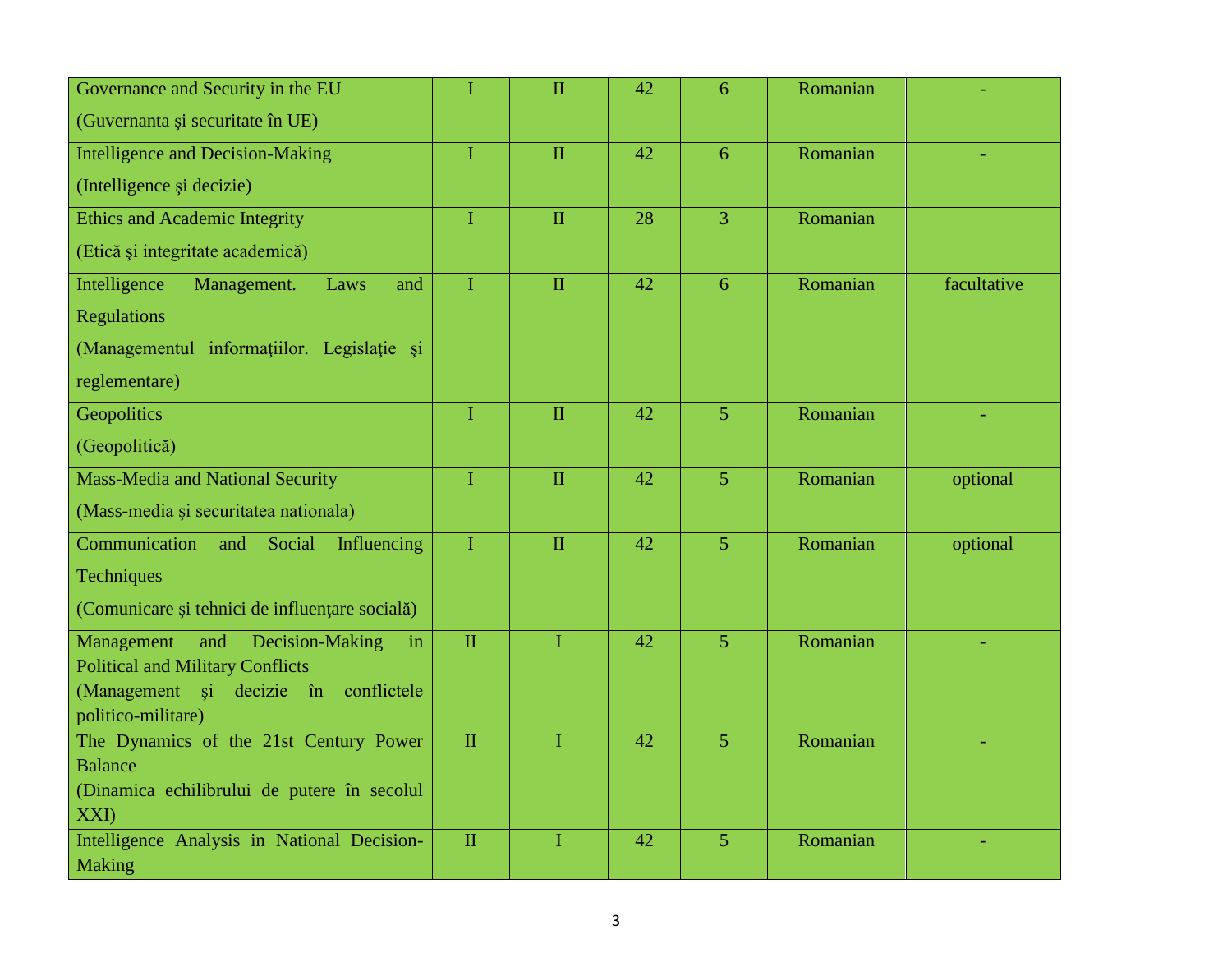| (Analiza<br>de intelligence în decizia<br>de                 |              |              |    |                |          |          |
|--------------------------------------------------------------|--------------|--------------|----|----------------|----------|----------|
| securitate națională)                                        |              |              |    |                |          |          |
| <b>Human Security</b>                                        | $\mathbf{I}$ | L            | 42 | $\overline{5}$ | Romanian |          |
| (Securitate umană)                                           |              |              |    |                |          |          |
| <b>Communication Strategies in Crisis Situations</b>         | $\mathbf{I}$ | T            | 42 | $\overline{5}$ | Romanian | optional |
| (Strategii de comunicare în situații de criză)               |              |              |    |                |          |          |
| Security in the Virtual Environment                          | $\mathbf{I}$ | $\mathbf{I}$ | 42 | $\overline{5}$ | Romanian | optional |
| (Securitatea în mediul virtual)                              |              |              |    |                |          |          |
| <b>Specialized Practice</b>                                  | $\mathbf{I}$ | $\mathbf{I}$ | 90 | $\overline{5}$ | Romanian |          |
| <b>Hybrid Threats</b>                                        | $\mathbf{I}$ | $\mathbf{I}$ | 42 | 6              | Romanian |          |
| (Amenințări hibride)                                         |              |              |    |                |          |          |
| <b>Analysis of International Conflicts</b>                   | $\mathbf{I}$ | $\Pi$        | 42 | 6              | Romanian |          |
| (Analiza conflictelor internationale)                        |              |              |    |                |          |          |
| Romania's Foreign Policy                                     | $\mathbf{I}$ | $\mathbf{I}$ | 42 | 6              | Romanian |          |
| (Politica externă a României)                                |              |              |    |                |          |          |
| Regions of Strategic Importance for Romania                  | $\mathbf{I}$ | $\mathbf{I}$ | 42 | 6              | Romanian |          |
| (Regiuni de importanță strategică pentru                     |              |              |    |                |          |          |
| România)                                                     |              |              |    |                |          |          |
| <b>Negotiation techniques</b>                                | $\mathbf{I}$ | $\mathbf{I}$ | 42 | 6              | Romanian | optional |
| (Tehnici de negociere)                                       |              |              |    |                |          |          |
| Disinformation,<br>propaganda<br>national<br>and             | $\mathbf{I}$ | $\mathbf{I}$ | 42 | 6              | Romanian | optional |
| security                                                     |              |              |    |                |          |          |
| (Dezinformare,<br>propagandă<br>securitate<br><sub>\$1</sub> |              |              |    |                |          |          |
| națională)                                                   |              |              |    |                |          |          |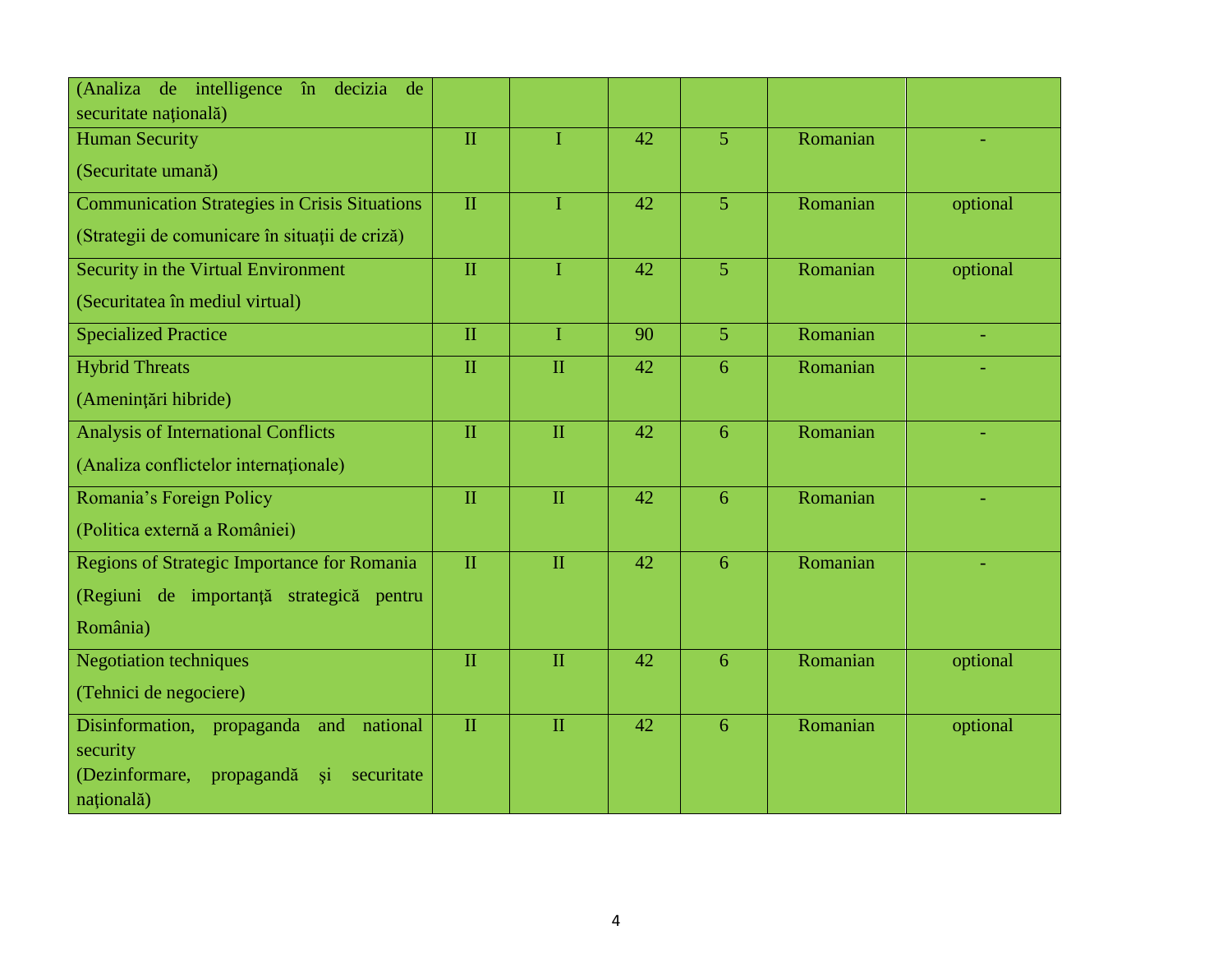#### b. **INTELLIGENCE MANAGEMENT IN COUNTERING TERRORISM**

The Intelligence Management in Countering Terrorism MRes programme focuses on the following key areas:

- providing a basic understanding of the Romanian national security architecture, the legislation, and the roles played by the main institutions in our country in protecting Romania and its interests;
- deepening of the specific national and international security topics, teaching the concepts and practices that lie at the basis of the intelligence management activity of foreign intelligence agencies;
- providing the necessary analytical tools for making value judgments on global security issues;
- providing support in writing research papers on various topics related to defense, national security, and intelligence management.

| <b>Title</b>                                         | <b>Year of</b><br>study | <b>Semester</b> | No. of<br>hours | No. of<br>credits | Language | Obs.     |
|------------------------------------------------------|-------------------------|-----------------|-----------------|-------------------|----------|----------|
| The Terrorist Phenomenon in Contemporary             |                         |                 | 42              | -6                | Romanian |          |
| Society                                              |                         |                 |                 |                   |          |          |
| (Fenomenul terorist în societatea contemporană)      |                         |                 |                 |                   |          |          |
| The Methodology of Scientific Research               |                         |                 | 42              | 6                 | Romanian |          |
| (Metodologia cercetării științifice)                 |                         |                 |                 |                   |          |          |
| The Role of Intelligence Services in the Terrorist   |                         |                 | 42              | 6                 | Romanian |          |
| Confrontation                                        |                         |                 |                 |                   |          |          |
| (Rolul serviciilor de informații în confruntarea     |                         |                 |                 |                   |          |          |
| teroristă)                                           |                         |                 |                 |                   |          |          |
| <b>Security Policies and Strategies</b>              |                         |                 | 42              | 6                 | Romanian |          |
| (Politici și strategii de securitate)                |                         |                 |                 |                   |          |          |
| <b>Communication Strategies in Crisis Situations</b> |                         |                 | 42              | 6                 | Romanian | optional |
| (Strategii de comunicare în situații de criză)       |                         |                 |                 |                   |          |          |
| The Impact of Globalization on Terrorism             |                         |                 | 42              | 6                 | Romanian | optional |
| (Impactul globalizării asupra fenomenului terorist)  |                         |                 |                 |                   |          |          |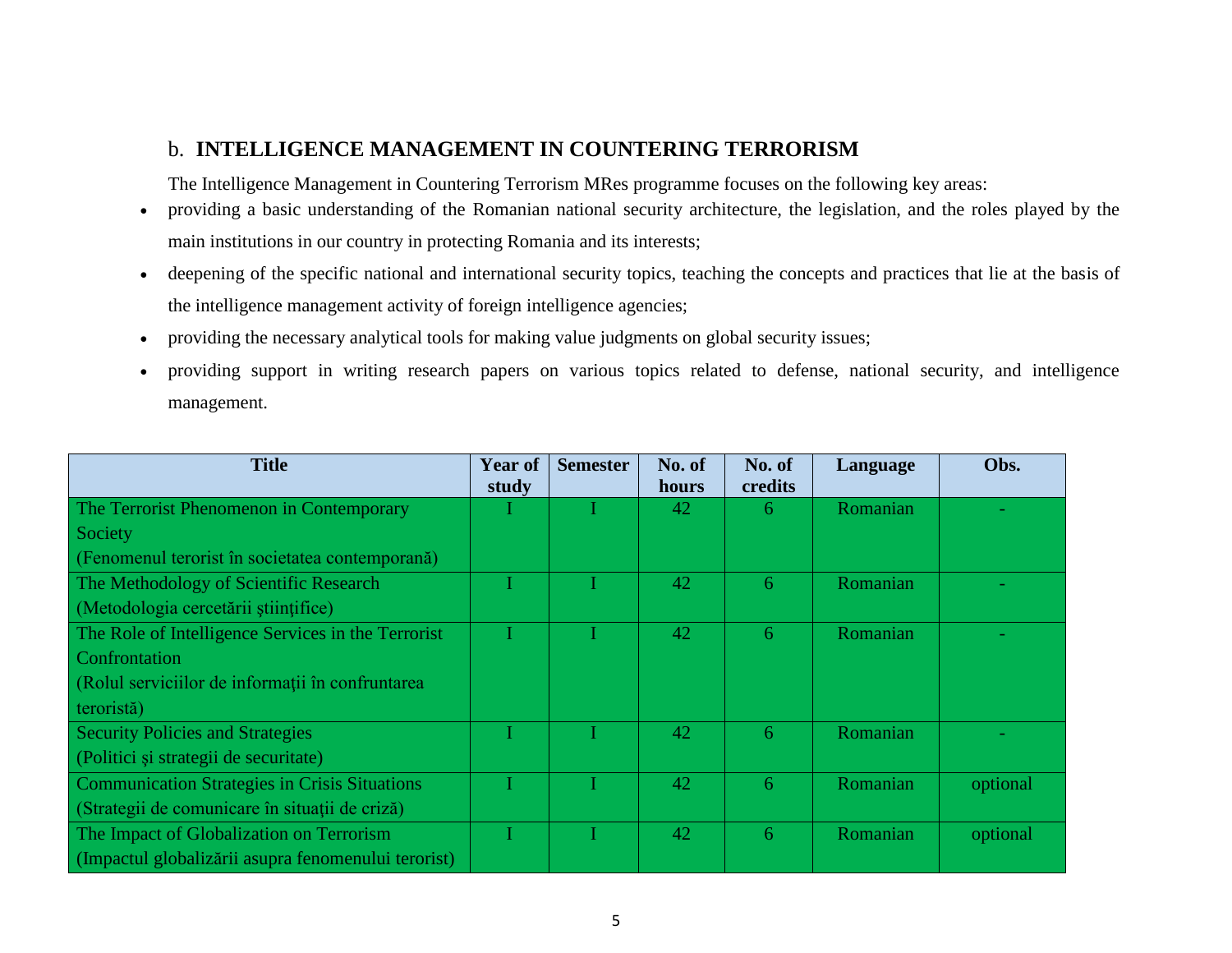| Theories of conflict and violence                  |              | $\overline{\rm II}$     | 42 | 6              | Romanian |             |
|----------------------------------------------------|--------------|-------------------------|----|----------------|----------|-------------|
| (Teorii ale conflictului și violentei)             |              |                         |    |                |          |             |
| Governance and Security in the EU                  |              | $\overline{\mathbf{H}}$ | 42 | 6              | Romanian |             |
| (Guvernanță și securitate in UE)                   |              |                         |    |                |          |             |
| Insurgence and Counterinsurgence in World          | T            | $\overline{\mathbf{H}}$ | 42 | $\overline{5}$ | Romanian |             |
| <b>Politics</b>                                    |              |                         |    |                |          |             |
| (Insurgență și contrainsurgență în politica        |              |                         |    |                |          |             |
| mondială)                                          |              |                         |    |                |          |             |
| Legal Instruments against Terrorism                |              | $\mathbf{H}$            | 42 | 6              | Romanian | facultative |
| (Instrumente juridice în prevenirea și combaterea  |              |                         |    |                |          |             |
| terorismului)                                      |              |                         |    |                |          |             |
| Mechanisms and Strategies of Countering            |              | $\overline{\mathbf{H}}$ | 42 | 6              | Romanian | facultative |
| Terrorism                                          |              |                         |    |                |          |             |
| (Mecanisme și strategii de combatere a             |              |                         |    |                |          |             |
| terorismului)                                      |              |                         |    |                |          |             |
| Early Warning in Preventing and Countering         |              | $\overline{\mathbf{H}}$ | 42 | $\overline{5}$ | Romanian | optional    |
| Terrorism                                          |              |                         |    |                |          |             |
| (Avertizare timpurie în prevenirea și combaterea   |              |                         |    |                |          |             |
| terorismului)                                      |              |                         |    |                |          |             |
| <b>Mass Media and Terrorism</b>                    |              | $\mathbf{H}$            | 42 | $\overline{5}$ | Romanian | optional    |
| (Mass-media și terorismul)                         |              |                         |    |                |          |             |
| <b>Ethics and Academic Integrity</b>               |              | $\overline{\mathbf{H}}$ | 28 | $\overline{3}$ | Romanian |             |
| (Etică și integritate academică)                   |              |                         |    |                |          |             |
| Radicalization and Selfradicalization              | $\mathbf{H}$ | T                       | 42 | $\overline{5}$ | Romanian |             |
| (Radicalizare si autoradicalizare)                 |              |                         |    |                |          |             |
| Terrorism and Counterterrorism in the Virtual      | $\mathbf{H}$ |                         | 42 | $\overline{5}$ | Romanian |             |
| Environment                                        |              |                         |    |                |          |             |
| (Terorism și contraterorsim în mediul virtual)     |              |                         |    |                |          |             |
| The Management of Counterterrorist Operations      | $\mathbf{H}$ |                         | 42 | 5              | Romanian |             |
| (Managementul operațiunilor antiteroriste)         |              |                         |    |                |          |             |
| Disinformation, propaganda and national security   | $\mathbf{H}$ |                         | 42 | 5              | Romanian |             |
| (Dezinformare, propaganda si securitate nationala) |              |                         |    |                |          |             |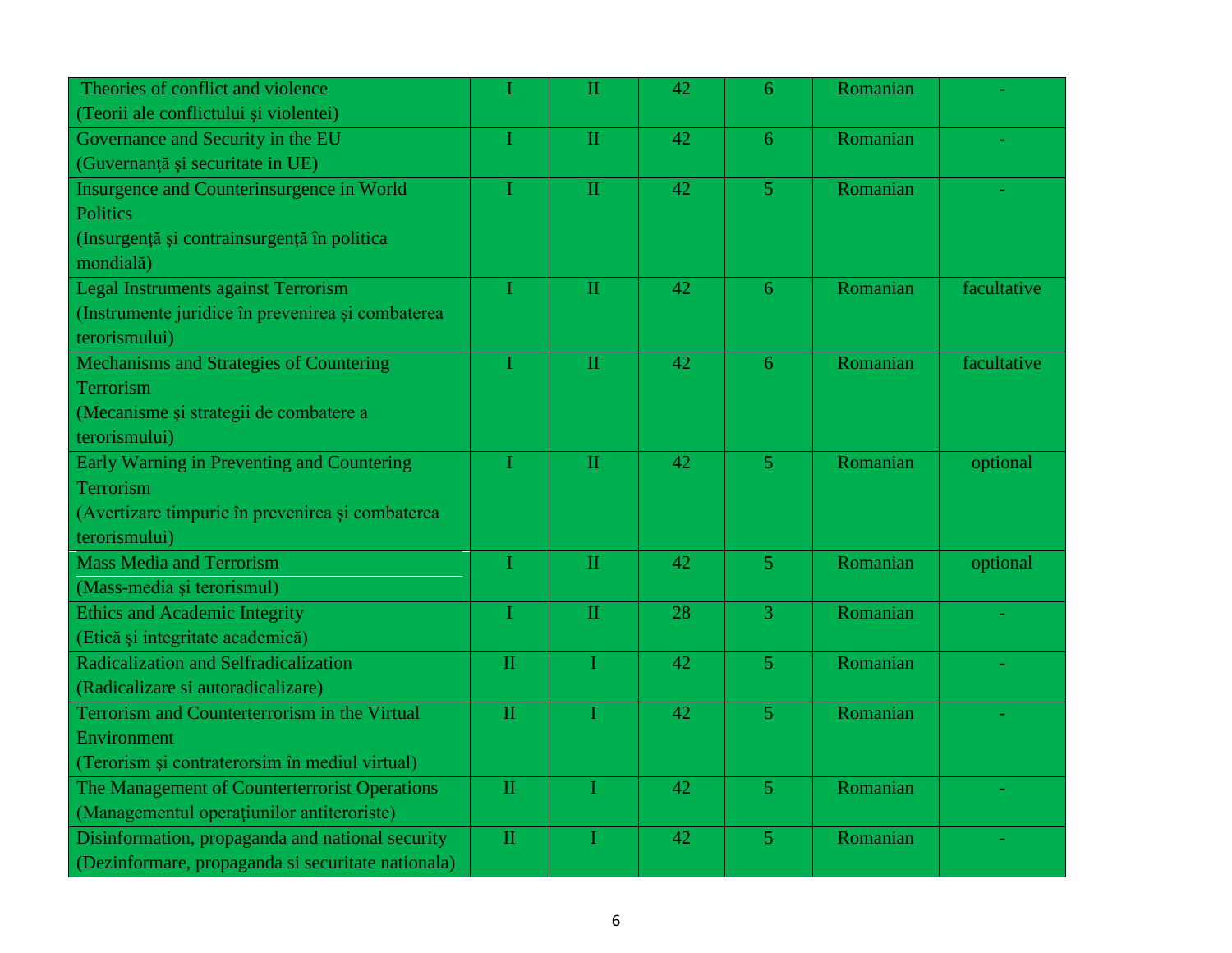| The Jihadist Movement in Europe                         | П            |              | 42 | 5              | Romanian | optional |
|---------------------------------------------------------|--------------|--------------|----|----------------|----------|----------|
| (Incidenta fenomenului jihadist in Europa)              |              |              |    |                |          |          |
| Management and Decision-Making in International         | $\mathbf{I}$ |              | 42 | $\overline{5}$ | Romanian | optional |
| <b>Conflicts</b>                                        |              |              |    |                |          |          |
| (Management și decizie în conflictele                   |              |              |    |                |          |          |
| internationale)                                         |              |              |    |                |          |          |
| <b>Specialized Practice</b>                             | $\mathbf{I}$ |              | 90 | $\overline{5}$ | Romanian | optional |
| (Practica de specialitate)                              |              |              |    |                |          |          |
| <b>Multinational Operations in Countering Terrorism</b> | $\mathbf{H}$ | $\mathbf{H}$ | 42 | 6              | Romanian |          |
| (Operațiuni multinaționale în combaterea                |              |              |    |                |          |          |
| terorismului)                                           |              |              |    |                |          |          |
| <b>International Security Organizations</b>             | П            | $\mathbf{I}$ | 42 | 6              | Romanian |          |
| (Managementul proiectelor)                              |              |              |    |                |          |          |
| <b>Hybrid Threats</b>                                   | $\mathbf{I}$ | $\mathbf{H}$ | 42 | 6              | Romanian |          |
| (Amenințări hibride)                                    |              |              |    |                |          |          |
| The Psychology of Terrorism                             | $\mathbf{I}$ | $\mathbf{H}$ | 42 | 6              | Romanian |          |
| (Psihologia terorismului)                               |              |              |    |                |          |          |
| Socio-Cultural Factors in the Emergence of the          | $\mathbf{H}$ | $\mathbf{I}$ | 42 | 6              | Romanian | optional |
| <b>Terrorist Phenomenon</b>                             |              |              |    |                |          |          |
| (Factori socio-culturali în emergența fenomenului       |              |              |    |                |          |          |
| terorist)                                               |              |              |    |                |          |          |
| <b>Operations of Strategic Influence</b>                | $\mathbf{H}$ | $\mathbf{I}$ | 42 | 6              | Romanian | optional |
| (Operatiuni de influență strategică)                    |              |              |    |                |          |          |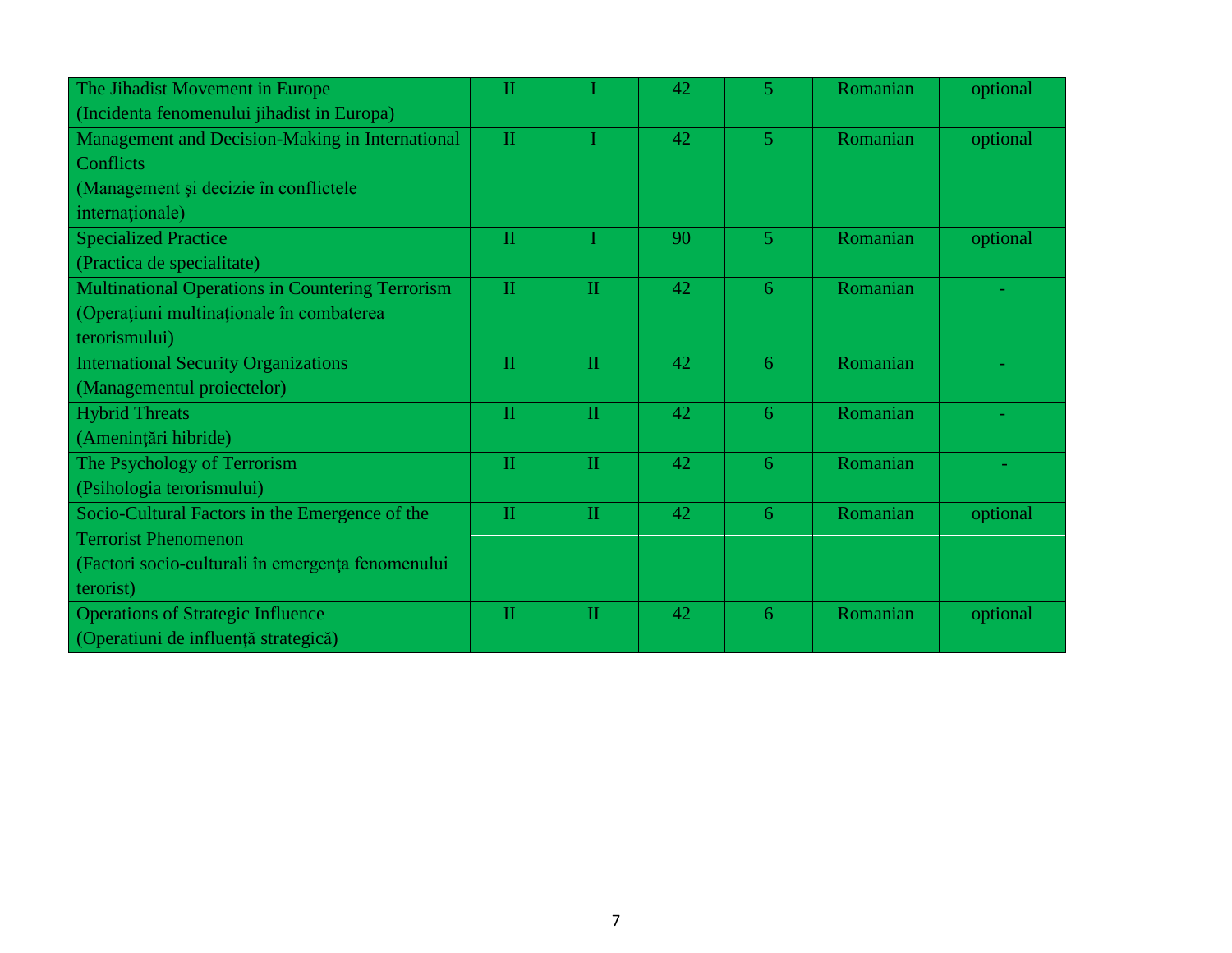#### **c. INTERNATIONAL RELATIONS AND INTELLIGENCE STUDIES**

The International Relations and Intelligence Studies MRes programme focuses on the following areas:

- Improving knowledge regarding the field of International Relations and European studies with applicability in public institutions, NGOs, governmental and non-governmental organisations;
- Understanding the content and mechanisms of modern intelligence that apply to the Euro-Atlantic security environment;
- Becoming familiarized with the main aspect of modern security in an increasingly globalized society ;
- Developing an advanced academic and policy relevant understanding of International Relations and European Studies, along with analytical skills.

| <b>Title</b>                                  | <b>Year of</b><br>study | <b>Semester</b> | No. of<br>hours | No. of<br>credits | Language | Obs.     |
|-----------------------------------------------|-------------------------|-----------------|-----------------|-------------------|----------|----------|
| <b>Theories of International Relations</b>    |                         | I               | 42              | 6                 | Romanian |          |
| (Teorii ale relațiilor internaționale)        |                         |                 |                 |                   |          |          |
| <b>Intelligence Studies</b>                   | I                       | T               | 42              | 6                 | Romanian |          |
| (Studii de intelligence)                      |                         |                 |                 |                   |          |          |
| The Methodology of Scientific Research        | T                       | T               | 42              | 6                 | Romanian |          |
| (Metodologia cercetării științifice)          |                         |                 |                 |                   |          |          |
| <b>Security Policies and Strategies</b>       | I                       | T               | 42              | 6                 | Romanian |          |
| (Politici și strategii de securitate)         |                         |                 |                 |                   |          |          |
| <b>Contemporary Political Ideologies</b>      | I                       | I               | 42              | 6                 | Romanian | optional |
| (Ideologii politice contemporane)             |                         |                 |                 |                   |          |          |
| <b>Conflict and Intercultural Negotiation</b> |                         |                 | 42              | 6                 | Romanian | optional |
| (Conflict si negociere interculturală)        |                         |                 |                 |                   |          |          |
| <b>Security Studies</b>                       | I                       | $\mathbf{I}$    | 42              | $\overline{4}$    | Romanian |          |
| (Studii de securitate)                        |                         |                 |                 |                   |          |          |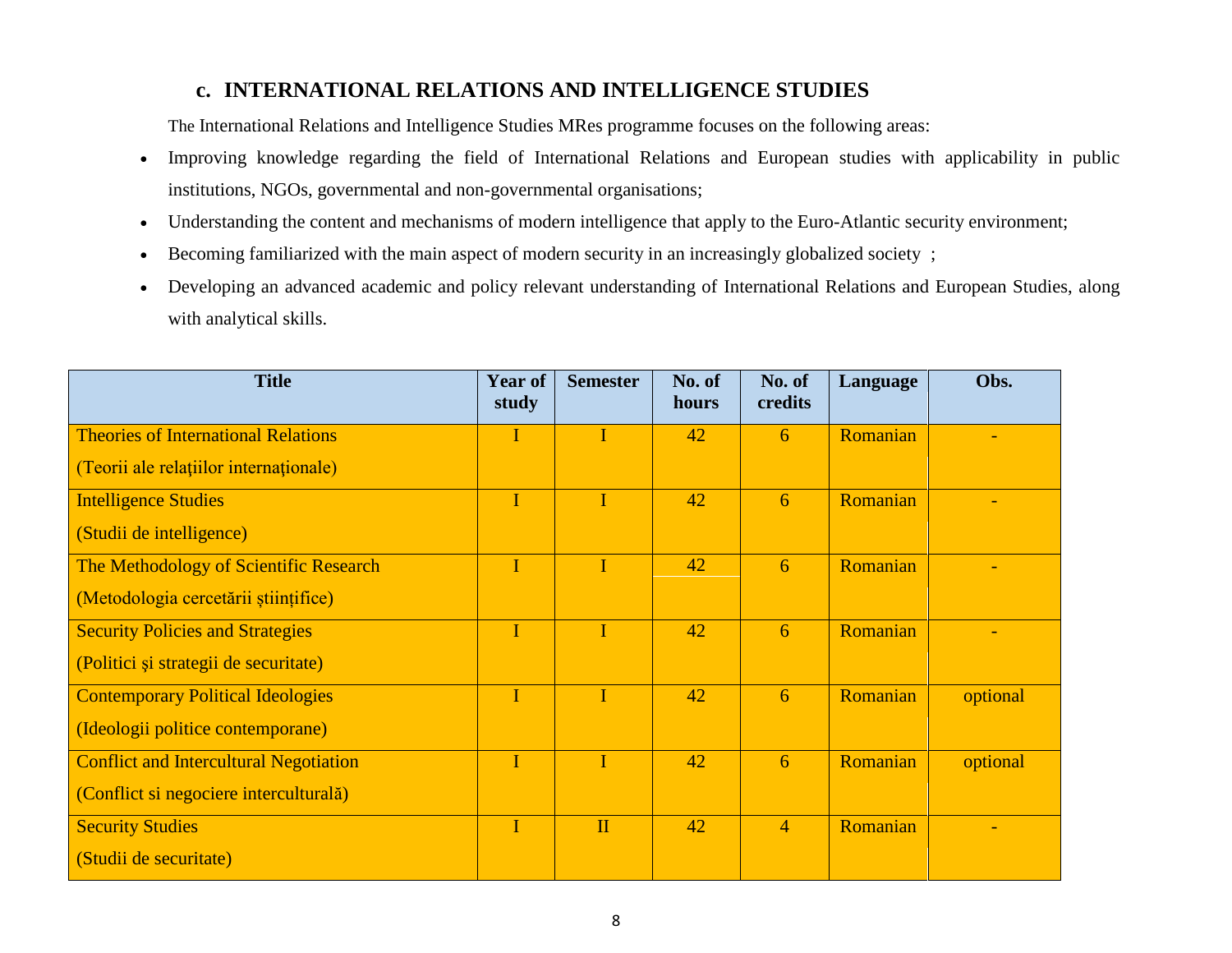| Governance and Security in the European Union     | I                       | $\mathbf{I}$ | 42 | $\overline{4}$ | Romanian |          |
|---------------------------------------------------|-------------------------|--------------|----|----------------|----------|----------|
| (Guvernanță și securitate în Uniunea Europeană)   |                         |              |    |                |          |          |
| <b>Economics and Global Business</b>              | $\overline{I}$          | $\mathbf{I}$ | 42 | 5 <sup>5</sup> | Romanian | optional |
| (Economie si afaceri globale)                     |                         |              |    |                |          |          |
| <b>Geopolitics and Globalization</b>              | $\mathbf I$             | $\mathbf{I}$ | 42 | $\overline{4}$ | Romanian |          |
| (Geopolitică și globalizare)                      |                         |              |    |                |          |          |
| The History of Intelligence                       | $\mathbf I$             | $\mathbf{I}$ | 42 | $\overline{5}$ | Romanian |          |
| (Istoria intelligence-ului)                       |                         |              |    |                |          |          |
| <b>National Intelligence Systems</b>              | $\mathbf I$             | $\mathbf{I}$ | 42 | 5 <sup>1</sup> | Romanian | optional |
| (Sisteme nationale de intelligence)               |                         |              |    |                |          |          |
| <b>Ethics and Academic Integrity</b>              | $\mathbf I$             | $\mathbf{I}$ | 28 | $\overline{3}$ | Romanian |          |
| (Etică și integritate academică)                  |                         |              |    |                |          |          |
| Intelligence in the 21 <sup>st</sup> Century      | $\mathbf{I}$            | $\mathbf I$  | 42 | $\overline{5}$ | Romanian |          |
| (Intelligence în secolul XXI)                     |                         |              |    |                |          |          |
| The Dynamics of the 21st Century Power Balance    | $\overline{\mathbf{H}}$ | $\mathbf{I}$ | 42 | $\overline{5}$ | Romanian |          |
| (Dinamica echilibrului de putere în secolul XXI)  |                         |              |    |                |          |          |
| <b>Intelligence Analysis</b>                      | $\mathbf{I}$            | $\mathbf{I}$ | 42 | $\overline{5}$ | Romanian |          |
| (Analiză de intelligence)                         |                         |              |    |                |          |          |
| <b>Diplomacy and Diplomatic Negotiation</b>       | $\mathbf{I}$            | $\mathbf I$  | 42 | $\overline{5}$ | Romanian |          |
| (Diplomație și negociere diplomatică)             |                         |              |    |                |          |          |
| The evolution of international systems            | $\mathbf{I}$            | $\mathbf I$  | 42 | $\overline{5}$ | Romanian | optional |
| (Evolutia sistemelor internationale)              |                         |              |    |                |          |          |
| Simulation in<br>Modelling and<br>Security<br>and | $\mathbf{I}$            | $\mathbf{I}$ | 42 | 5 <sup>1</sup> | Romanian | optional |
| <b>Intelligence Studies</b>                       |                         |              |    |                |          |          |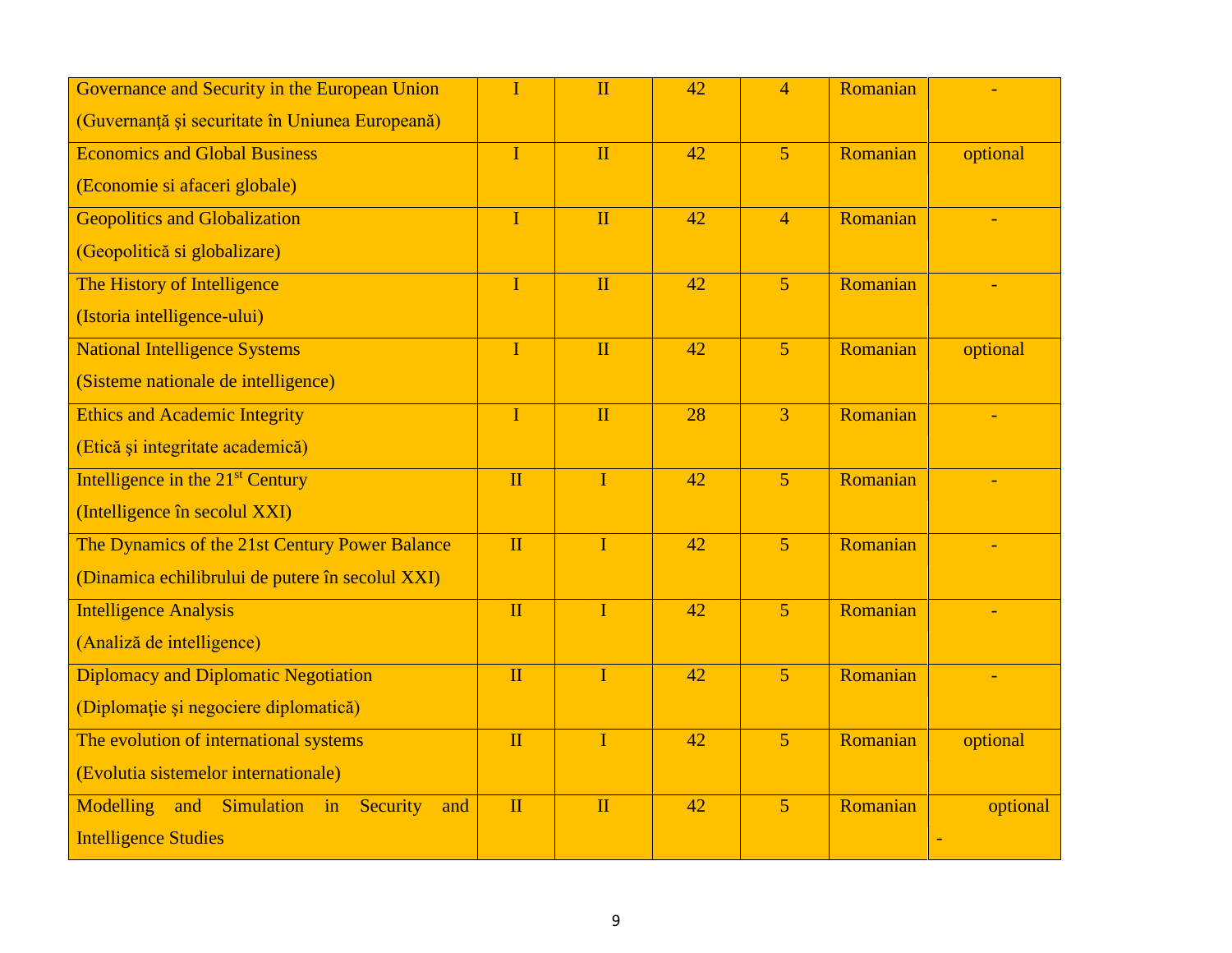| Modelare si simulare in studii de securitate si |              |              |    |   |          |          |
|-------------------------------------------------|--------------|--------------|----|---|----------|----------|
| intelligence)                                   |              |              |    |   |          |          |
| Romania's Foreign policy                        | $\mathbf{I}$ | $\mathbf{I}$ | 42 | 6 | Romanian |          |
| (Politica externă a României)                   |              |              |    |   |          |          |
| <b>National Security and Human Rights</b>       | $\mathbf{I}$ | $\mathbf{I}$ | 42 | 6 | Romanian |          |
| (Securitate națională și drepturile omului)     |              |              |    |   |          |          |
| Cooperation in Intelligence                     | $\mathbf{I}$ | $\mathbf{I}$ | 42 | 6 | Romanian |          |
| (Cooperare în intelligence)                     |              |              |    |   |          |          |
| <b>Hybrid Threats</b>                           | $\mathbf{I}$ | $\mathbf{I}$ | 42 | 6 | Romanian |          |
| (Amenințări hibride)                            |              |              |    |   |          |          |
| Strategic influencing communication             | $\mathbf{I}$ | $\mathbf{I}$ | 42 | 6 | Romanian | optional |
| (Comunicare de influențare strategică)          |              |              |    |   |          |          |
| <b>Societal Security and Political Violence</b> | $\mathbf{I}$ | $\mathbf{I}$ | 42 | 6 | Romanian | optional |
| (Securitate societală și violență politică)     |              |              |    |   |          |          |